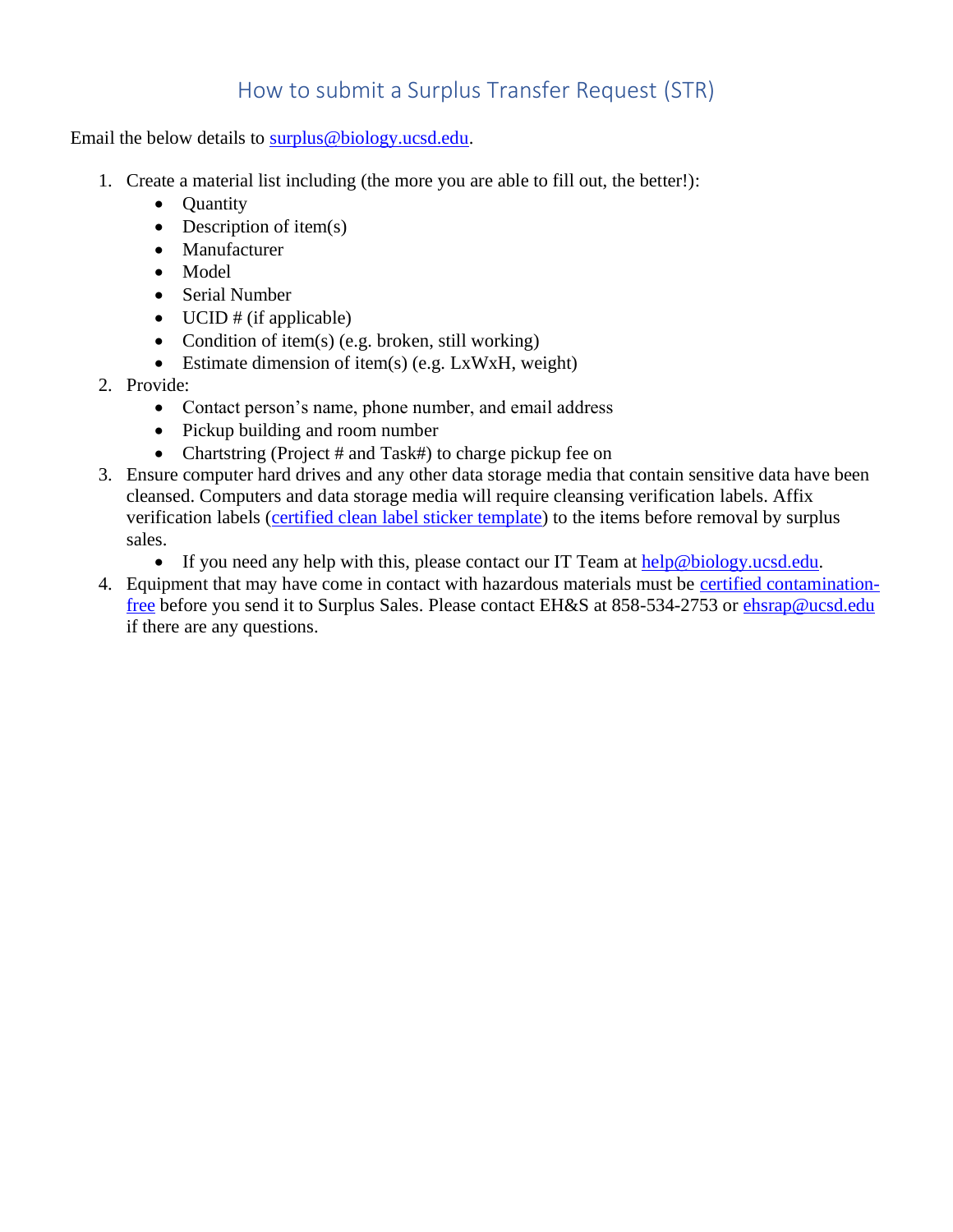## **UCSan Diego INTEGRATED PROCURE-TO-PAY SOLUTIONS** Logistics

## Surplus Sales & Moving Services Update

*November 17, 2020*



*Surplus Sales is a non-profit, self-sustaining operation that provides valuable services to Campus, Health, and community by removing, recycling, and properly disposing of excess University material regardless of the material's potential value, size, or weight. Whether you're looking to save, earn, or recycle. Think Surplus first!*

The recent integration of Logistics units within Integrated Procure-to-Pay Solutions has allowed Surplus Sales and Moving Services teams to seamlessly reallocate shared resources and merge technologies in a way that further enhances Client Experience and